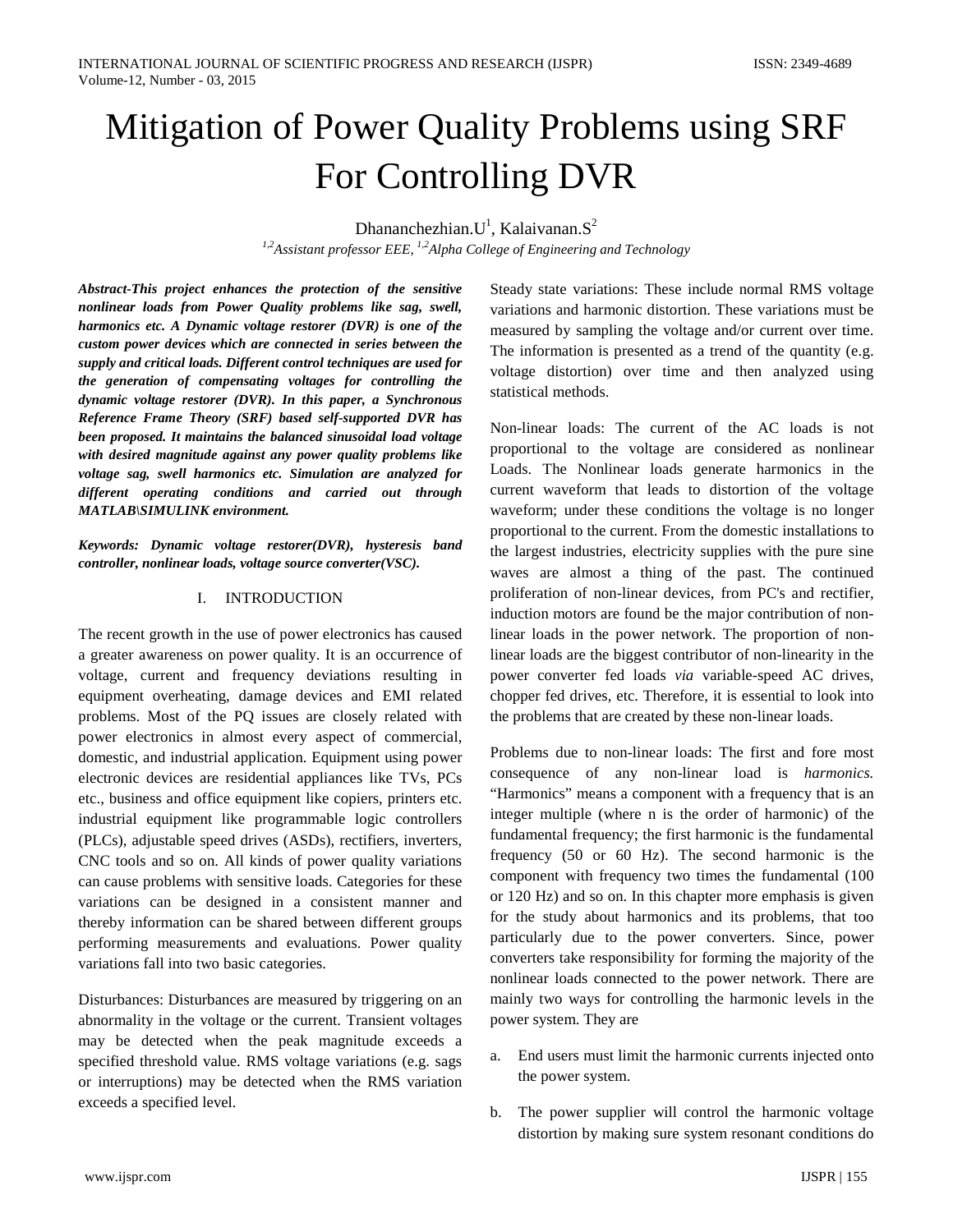not cause excessive magnification of the harmonic levels.

Solutions to the power quality problems: There are two approaches for the mitigation of power quality problems. The solution to the power quality problem can be done from the customer side or from the utility side first approach is called load conditioning, which ensures that the equipment is less sensitive to power disturbances, allowing the operation even under significant voltage distortion. The other solution is to install the line conditioning systems that suppress or counteracts the power system disturbances. Currently, they are based on PWM converters and connect to low and medium voltage distribution system in shunt or in series. The power quality problems (sags, swells, harmonics…) voltage sags are the most severe disturbances. In order to overcome these problems the concept of custom power devices is introduced recently. One of those devices is the Dynamic Voltage Restorer (DVR), which is the most efficient and effective modern custom power device used in power distribution networks. The function of the DVR will inject the missing voltage in order to regulate the load voltage from any disturbance due to immediate distort of source voltage. The synchronous reference frame theory based DVR inject compensating voltage.

## II. DYNAMIC VOLTAGE RESTORER

Basic Functioning of DVR: The first DVR was installed in North America in 1996 - a 12.47 kV system located in Anderson, South Carolina. Since then, DVRs have been applied to protect critical loads in utilities, semiconductor and food processing. Today, the dynamic voltage restorer is one of the most effective PQ devices in solving voltage sag, swell, and harmonics problems. DVR (Dynamic Voltage Restorer) is a static var device that has seen applications in a variety of transmission and distribution systems. It is a series compensation device, which protects sensitive electric load from power quality problems such as voltage sags, swells, unbalance and distortion through power electronic controllers that use voltage source converters (VSC). Among the power quality problems (sags, swells, harmonics…) voltage sags are the most severe disturbances. In order to overcome these problems the concept of custom power devices is introduced recently. One of those devices is the Dynamic Voltage Restorer (DVR), which is the most efficient and effective modern custom power device used in power distribution networks. The function of the DVR will inject the missing voltage in order to regulate the load voltage from any disturbance due to immediate distort of source voltage. The

schematic diagram of dynamic voltage restorer is shown below.



A dynamic voltage restorer (DVR) is a solid state inverter based on injection of voltage in series with a power distribution system. The DC side of DVR is connected to an energy source or an energy storage device, while its ac side is connected to the distribution feeder by a three-phase inter facing injection transformer. A single line diagram of a DVR connected power distribution system is shown in the Fig.1.Since DVR is a series connected device, the source current, is same as load current. DVR injected voltage in series with line such that the load voltage is maintained at sinusoidal nominal value. It is normally installed in a distribution system between the supply and the critical load feeder at the point of common coupling (PCC).

The main aim of the DVR is to inject a required amount of compensating voltage in series with the supply to regulate the load terminal voltage. In this section, a proposed control algorithm is discussed with an ideal DVR model. A threephase supply is represented by the star-connected three single-phase voltage sources ( $V_{sa}$ ,  $V_{sb}$ ,  $V_{sc}$ ) along with their series source impedances  $(Z_a, Z_b, Z_c)$ . To regulate the load voltages ( $V_{La}$ ,  $V_{Lb}$ ,  $V_{Lc}$ ) to be balanced and sinusoidal against various PQ problems in the terminal voltages  $(V_{ta},$  $V_{tb}$ ,  $V_{tc}$ ), DVR injects the required compensating voltages  $(V_{Ca}, V_{Cb}, V_{Cc})$  in each phase in order to give the required pulses to the inverter.



Fig.2 Dynamic voltage restorer (DVR)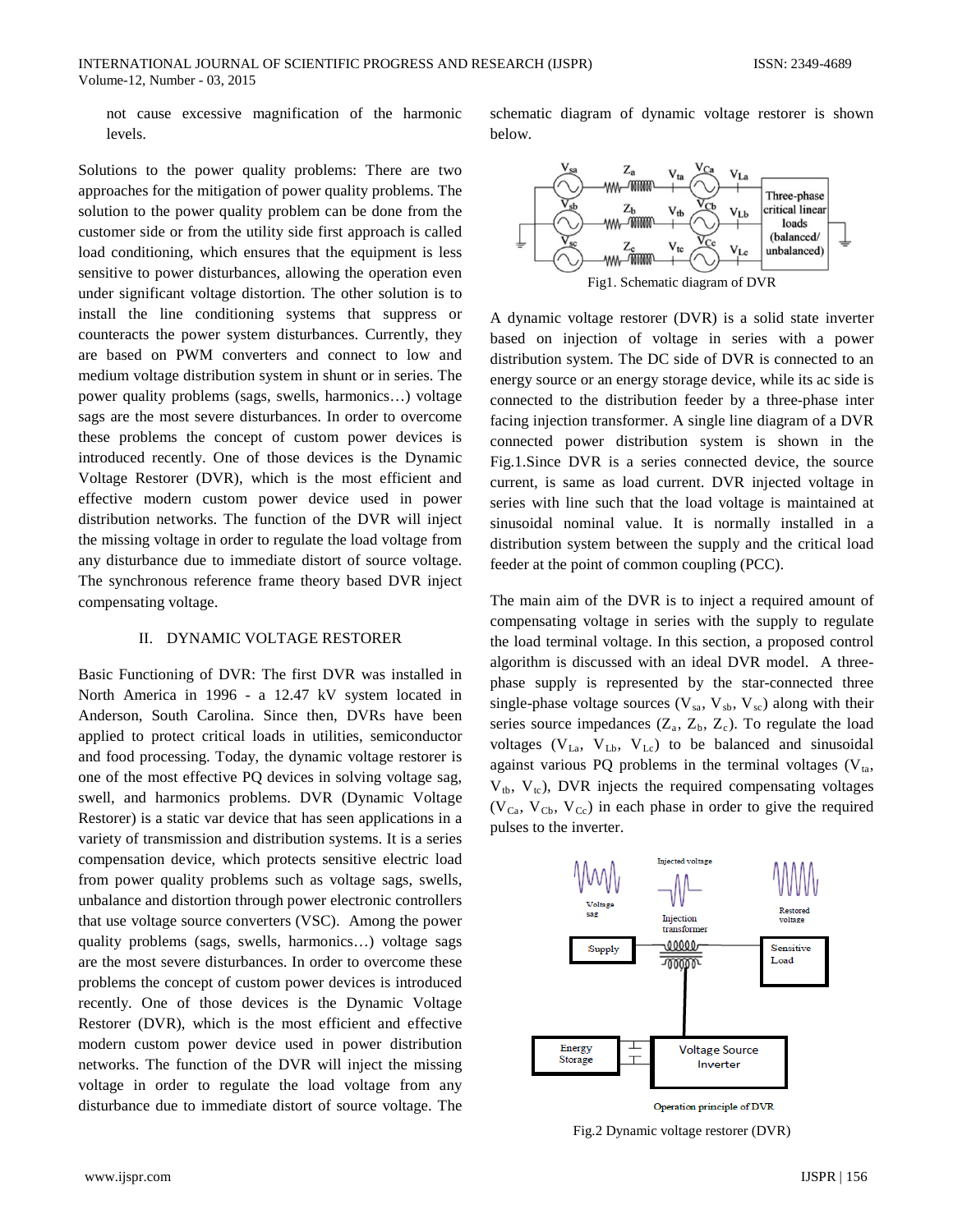The DVR should not supply any real power in steady state. This implies that, the phase difference between instantaneous DVR voltages and instantaneous line currents must be 90◦.

Operating Principle of DVR: The schematic diagram of a self-supported DVR is shown in Fig.2 Three phase source voltages ( $V_{sa}$ ,  $V_{sb}$ , and  $V_{sc}$ ) are connected to the 3-phase critical load through series impedance (Za, Zb, Zc) and an injection transformer in each phase. The terminal voltages (Vta, Vtb, Vtc) have power quality problems and the DVR injects compensating voltages  $(V_{ca}, V_{cb}, V_{cc}$  through an injection transformer to get undistorted and balanced load voltages (VLa, VLb, VLc).

The DVR is implemented using a three leg voltage source inverter with IGBTs along with a dc capacitor (Cdc). A ripple filter (Lr, Cr) is used to filter the switching ripple in the injected voltage. The considered load, sensitive to power quality problems is a three-phase balanced lagging power factor load. A self-supported DVR does not need any active power during steady state because the voltage injected is in quadrature with the feeder current.

# III. FUNDAMENTAL POSITIVE-SEQUENCE EXTRACTOR

The line voltages are the difference of different phase voltages (*va−vb*, *vb−vc*, and *vc−va*), the summation of three line voltages is always zero irrespective of whether three phase voltages are balanced and sinusoidal or unbalanced. Therefore, by sensing only two line voltages  $V_{ab}$  and  $V_{bc}$  the third line voltage  $V_{ca}$  can be calculated as

$$
V_{ca} = -(V_{ab} + V_{bc})
$$
 (i)

If Park's transformation is applied to three balanced sinusoidal line voltages,  $V_{ab}$ ,  $V_{bc}$ ,  $V_{ca}$  using a PLL over the same line voltages, then it gives constant direct-axis component  $V_d$  equal to the amplitude of line voltage, quadrature-axis component  $V<sub>a</sub>$  equal to zero, and zerosequence component  $V_0$  equal to zero because line voltages are a positive sequence only without any harmonics.

When line voltages are unbalanced and/or distorted, then,  $V<sub>d</sub>$  is composed of two parts: a constant component equal to the amplitude of positive-sequence line voltage and a varying component influenced by negative-sequence line voltage and harmonics.



Fig.3 Block diagram of fundamental positive-sequence extractor.

#### IV. SRF BASED CONTROL ALGORITHM

The basic functions of a controller in a DVR are the detection of voltage sag/swell events in the system; computation of the correcting voltage, generation of trigger pulses to the PWM based DC-AC inverter, correction of any abnormalities in the series voltage injection and termination of the trigger pulses when the event has passed.



Fig.4 Control Block of DVR using SRF method of Control

The compensation for voltage sags using a DVR can be performed by injecting/absorbing reactive power or real power. When the injected voltage is in quadrature with the current at the fundamental frequency, compensation is achieved by injecting reactive power and the DVR is selfsupported with DC bus. But, if the injected voltage is in phase with the current, DVR injects real power and hence a battery is required at the DC side of VSI.

## V. SIMULATION RESULTS AND DISCUSSION

The performance of the DVR is demonstrated for different supply voltage disturbances such as sag and swells at terminal voltages. The DVR is modeled and simulated using the MATLAB and its Simulink and Sim Power System toolboxes. The MAT-LAB model of the DVR connected system is shown in fig.5.

The Specification and parameters of the system were listed in the below.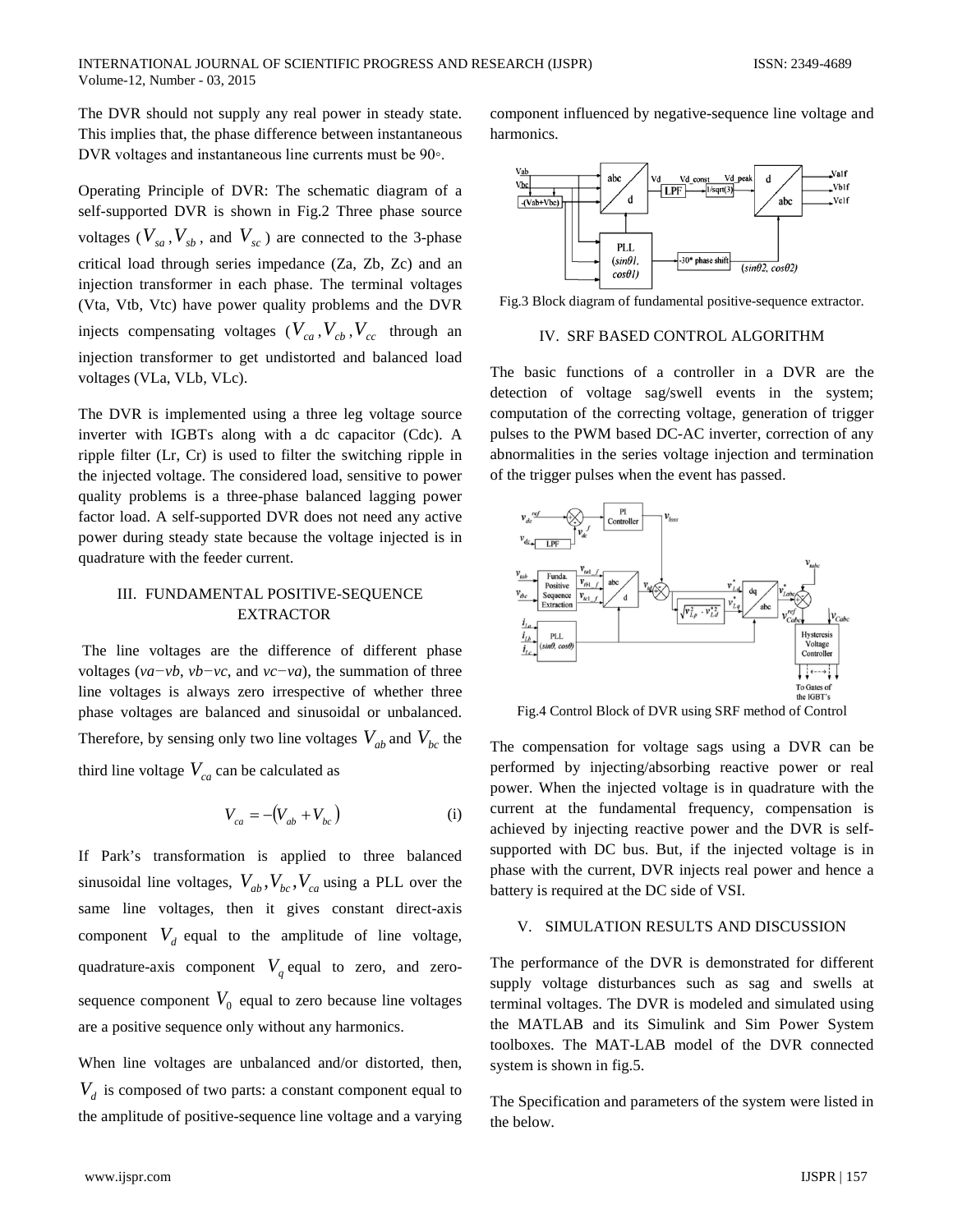| <b>System Parameter</b> | <b>Values</b>                   |
|-------------------------|---------------------------------|
| Ac Source Voltage       | 415V,50Hz                       |
| Base Voltage Ac         | 415V                            |
| Base Voltage Dc         | 300V                            |
| <b>Base KVA</b>         | 10KVA                           |
| Line Impedence          | $X_{LS} = 0.3$ , $Rs = 0.05$ pu |
| Shunt capacitor filter  | $X_{cf} = 3pu$                  |
| Ripple factor           | $L_r + L_{transformer} = 4Mh,$  |
|                         | $Cr=60, R_r=2$                  |

Parameters of the System Specifications –1.1Table

Table1.1 Parameters of the System Specifications

Mitigation of linear voltage sags:

In the simulation model, the voltage sags are generated by switching on impedance to the

Ground at the Point of Common Coupling (PCC), upstream the DVR. This situation is equivalent to a remote shortcircuit fault which results in voltage dips with a phase angle jump. The result for situation is equivalent to a remote shortcircuit fault which results in voltage dips with a phase angle jump. The result for simulation of voltage is shown in Fig.7. The 50% of Voltage sag is initiated for 2 cycles at the PCC.

Mitigation of non-linear voltage sags:

Unbalance sag is programmed to generate the grid voltage at the PCC as shown. One phase stays at 1 p.u. during the dip the other phases drop to 0.75 p.u. The injected voltage by the DVR and restored load voltage as shown in fig 7 and 8.. When positive sequence of the grid voltage drops <90%, the sag detected and DVR starts compensation. It is noted that from Fig. 7 that the compensated load voltage is balanced and the maximum error is  $< 2\%$  which indicates the capacity of the DVR to cope with unbalanced sags.

Mitigation of linear and nonlinear voltage swells:

From the control point of view, the DVR should handle voltage swells in the same way it handles voltage sags. In either case, the reference of the injected voltage the stepped and actual voltage has to track its reference. But it is a different perspective from the energy handle capability.

In the case of voltage sags, the DVR delivers an active power to the load but in the case of voltages wells, the DVR may absorb the power from the grid. The voltage swell characteristics and the loading conditions are the main issues that determine the energy transfer of status from the grid to the DVR.



Fig.5 DVR Power Circuit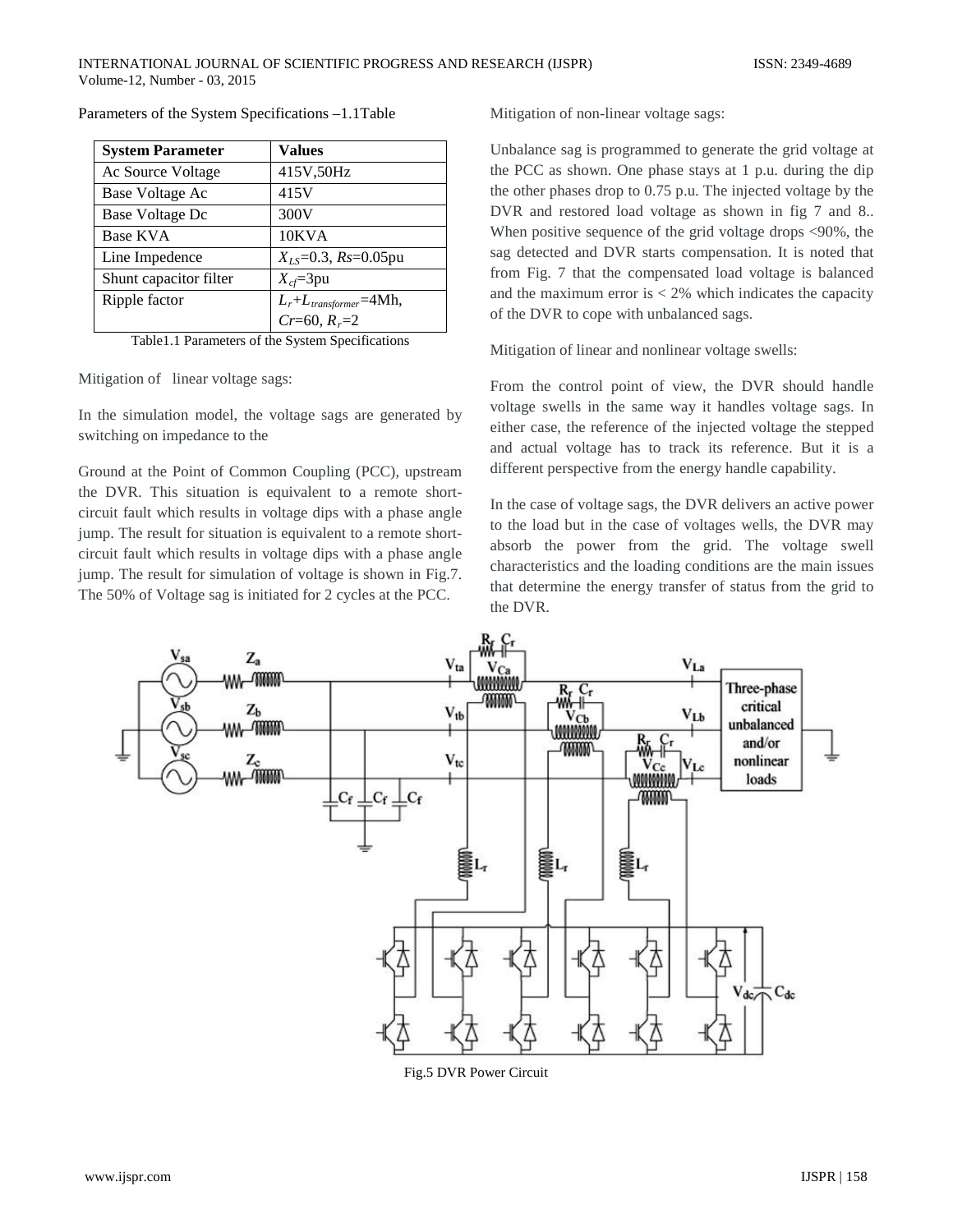









Fig.8 Swell Input voltage and Eliminated output voltage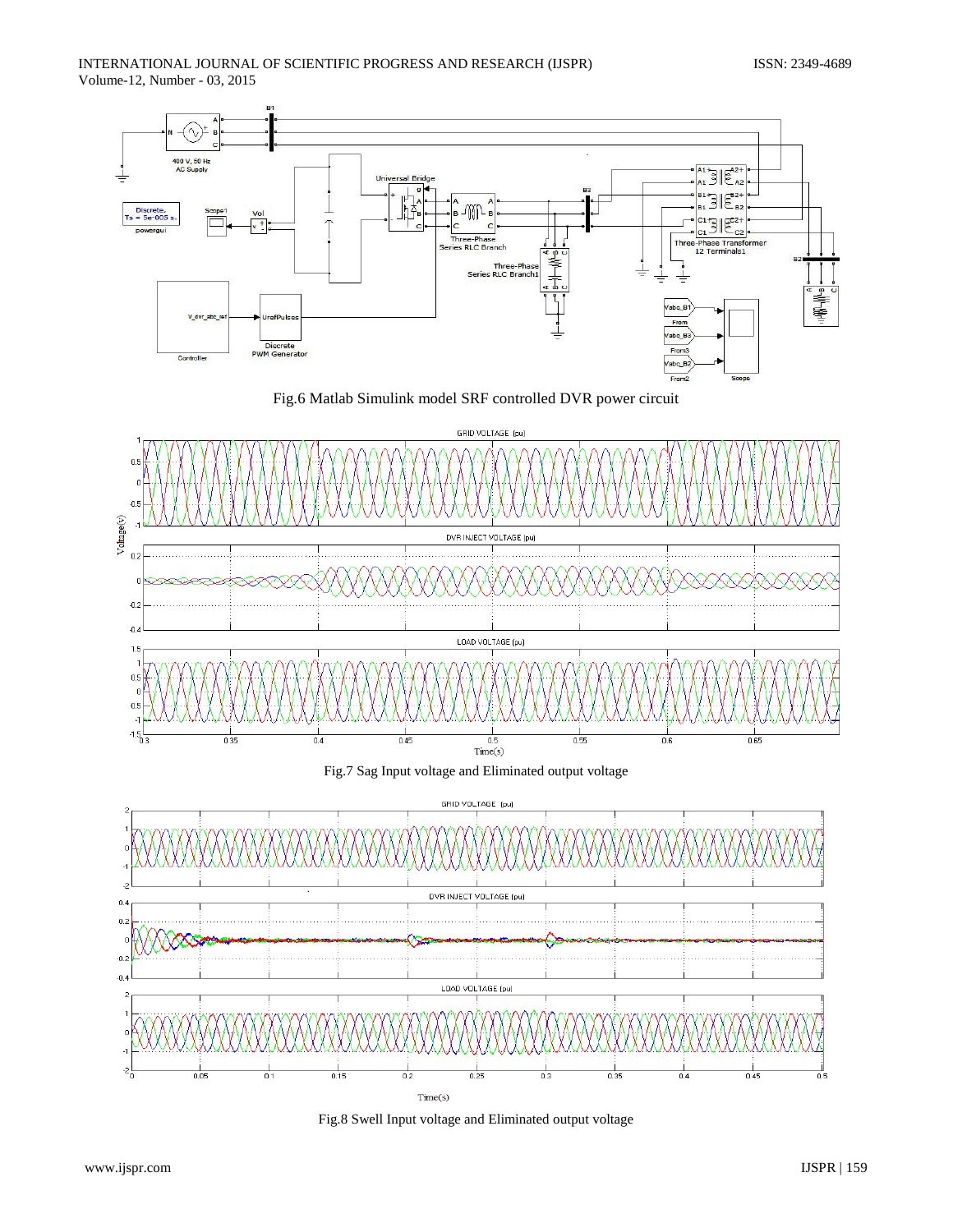

Fig.9 Total harmonic distortion

VI. Hardware Implementation of Single Phase Equivalent Circuit



Fig.10 Single phase equivalent circuit of DVR connected circuit

2. INDUCTIVE LOAD **TRANSMISSION LINE** 3. CONTROLLER 4. DRIVER CIRCUIT 5. INJECTION TRANSFORMER 6. DVR CIRCUIT

Fig.11 Single phase prototype DVR connected circuit

| Switching Logic: |  |  |
|------------------|--|--|
|                  |  |  |

| ΙF                        | S1  | S2  | S <sub>3</sub> | S4  |  |
|---------------------------|-----|-----|----------------|-----|--|
| $V_c$ < $V_{\text{cref}}$ | 0N  | 0N  | OFF            | OFF |  |
| $V_c > V$<br>cref         | OFF | OFF | ON             | OΝ  |  |
| Table 1.2 switching Logic |     |     |                |     |  |

Where

Vc – Compensating voltage

Vcref – Reference voltage

S1,S2,S3,S4 – DVR switches in the circuit

Hardware Circuit Specifications:

| <b>CONTROLLER CIRCUIT</b>     | DRIVER CIRCUIT                   |
|-------------------------------|----------------------------------|
| PIC16F877A                    | $IC-TLP250$                      |
| Crystal oscillator            | Capacitor-470uf                  |
| Capacitor & resistor          | Resister-100 $\Omega$ , 1k, 470k |
| Regulator (7805)              | Diode IN4001                     |
| Rectifier                     | Power supply $(12v)$             |
| Power LED                     |                                  |
| DVR CIRCUIT                   | <b>SPECIFICATION</b>             |
| <b>IRF840</b>                 | Grid i/p voltage:50V             |
| Inductor                      | Load:60W RL load                 |
| Capacitor                     | Fund. Freq: 50Hz                 |
| Diode IN4001                  |                                  |
| <b>Input/output Connector</b> |                                  |
| <b>PCB</b> Board              |                                  |

Table.1.3 Hardware Circuit Specifications

Input and Output Voltages for Elimination of swell:



Fig.12 (a) Input Voltage=50



Input and Output Voltages for Elimination of sag: